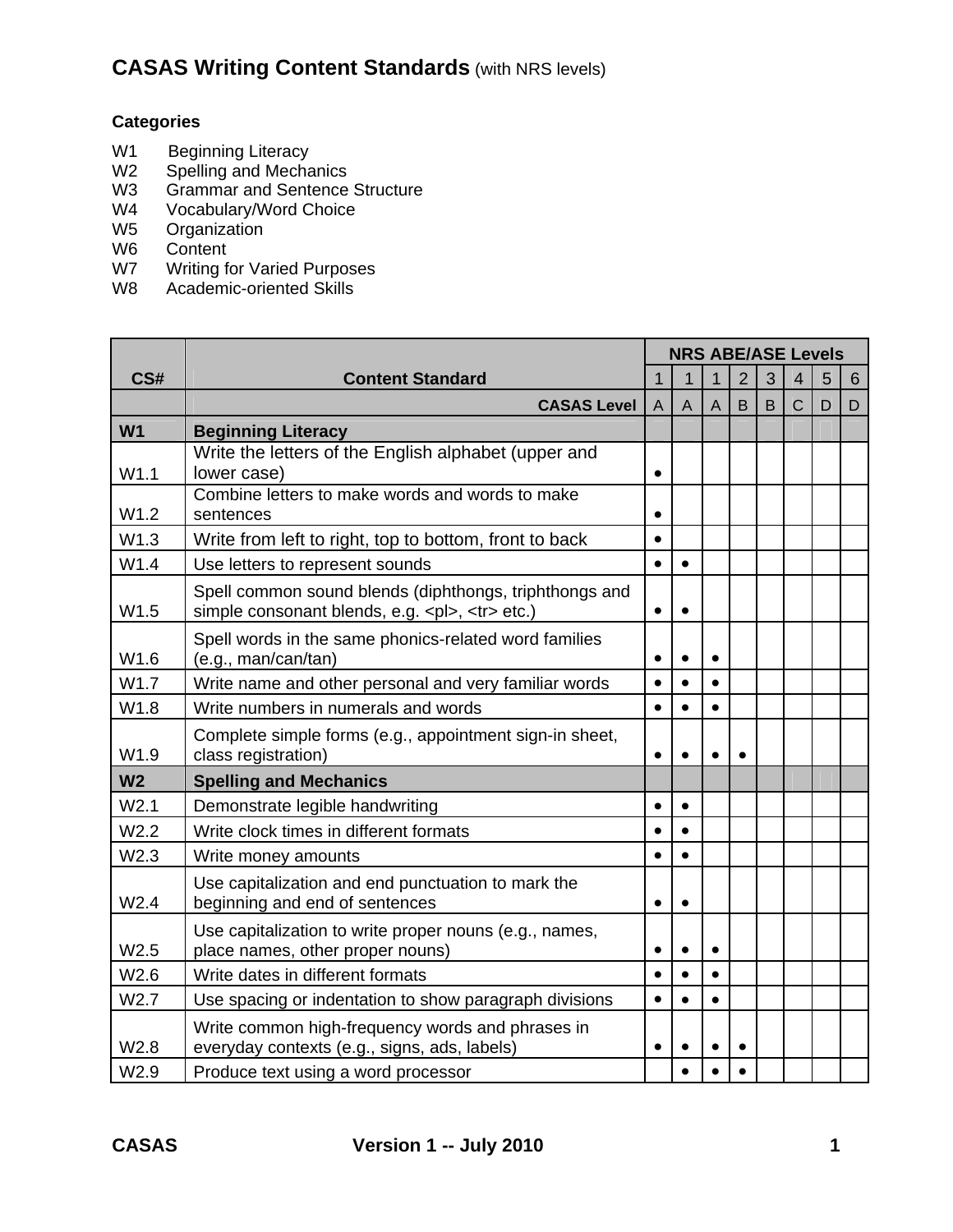|                   |                                                                                                                                                |              | <b>NRS ABE/ASE Levels</b> |                |                |   |   |   |   |  |  |
|-------------------|------------------------------------------------------------------------------------------------------------------------------------------------|--------------|---------------------------|----------------|----------------|---|---|---|---|--|--|
| CS#               | <b>Content Standard</b>                                                                                                                        | $\mathbf{1}$ | 1                         |                | $\overline{2}$ | 3 | 4 | 5 | 6 |  |  |
|                   | <b>CASAS Level</b>                                                                                                                             | $\mathsf{A}$ | $\mathsf{A}$              | $\overline{A}$ | B              | B | C | D | D |  |  |
| W2.10             | Spell regular morphemes including plural -s, third person<br>singular -s, possessive -'s, past -ed, gerund-ing                                 |              |                           |                | $\bullet$      |   |   |   |   |  |  |
| W <sub>2.11</sub> | Use commas in a series                                                                                                                         |              |                           |                | $\bullet$      |   |   |   |   |  |  |
| W2.12             | Use commas with relative and dependent clauses, as well<br>as other types of punctuation (e.g., semi-colons, colons,<br>quotation marks)       |              |                           |                | $\bullet$      |   |   |   |   |  |  |
| W2.13             | Write basic abbreviations (e.g., Mr., apt., lb.)                                                                                               |              | $\bullet$                 | $\bullet$      | $\bullet$      |   |   |   |   |  |  |
| W <sub>2.14</sub> | Write abbreviations in specialized contexts (e.g., tsp.,<br>bnfts.)                                                                            |              |                           |                | $\bullet$      |   |   |   |   |  |  |
| W2.15             | Write using the appropriate prefixes and suffixes (e.g., un-<br>happy, work-er, employ-ee, anti-war)                                           |              |                           |                | $\bullet$      |   |   |   |   |  |  |
| W2.16             | Spell homonyms in context (e.g., There's a hole in the<br>bag. / Get a whole bag.)                                                             |              |                           | $\bullet$      | $\bullet$      |   |   |   |   |  |  |
| W2.17             | Format written material (e.g., headings, captions, bullets,<br>print features such as bold)                                                    |              |                           |                |                |   |   |   |   |  |  |
| W2.18             | Write information for charts and tables (e.g., bus<br>schedules)                                                                               |              |                           |                |                |   |   |   |   |  |  |
| W2.19             | Write using appropriate format and structure for different<br>purposes (e.g., outline, memo, letter, reports)                                  |              |                           |                |                |   |   |   |   |  |  |
| W <sub>3</sub>    | <b>Grammar and Sentence Structure</b>                                                                                                          |              |                           |                |                |   |   |   |   |  |  |
| W3.1              | Demonstrate knowledge of grammar (rules governing use<br>of language)                                                                          | $\bullet$    |                           |                |                |   |   |   |   |  |  |
| W3.2              | Demonstrate knowledge of syntax (grammatical<br>arrangement of words in sentences)                                                             | $\bullet$    |                           |                |                |   |   |   |   |  |  |
| W3.3              | Use basic grammar and structures with present tense<br>verbs and modals in high-frequency usage (e.g., to be, to<br>do, to need, to have, can) |              |                           |                |                |   |   |   |   |  |  |
| W3.4              | Use contracted forms                                                                                                                           | $\bullet$    |                           |                |                |   |   |   |   |  |  |
| W3.5              | Produce simple questions (e.g., WH- & yes/no) and<br>statements                                                                                | $\bullet$    |                           |                |                |   |   |   |   |  |  |
| W3.6              | Use noun plurals                                                                                                                               | $\bullet$    |                           |                |                |   |   |   |   |  |  |
| W3.7              | Use the possessive form of nouns and pronouns                                                                                                  | $\bullet$    |                           |                |                |   |   |   |   |  |  |
| W3.8              | Write in complete sentences (e.g., avoiding fragments and<br>comma splices)                                                                    | ٠            |                           |                |                |   |   |   |   |  |  |
| W3.9              | Use imperative constructions                                                                                                                   | $\bullet$    |                           |                |                |   |   |   |   |  |  |
| W3.10             | Use pronouns and follow pronouns across a statement or<br>passage (e.g., John lives with his mother.)                                          | $\bullet$    |                           |                | $\bullet$      |   |   |   |   |  |  |
| W3.11             | Use intermediate level grammar and structures (e.g.,<br>simple past, modals, real conditional, present perfect,<br>compound simple sentences)  |              |                           |                |                |   |   |   |   |  |  |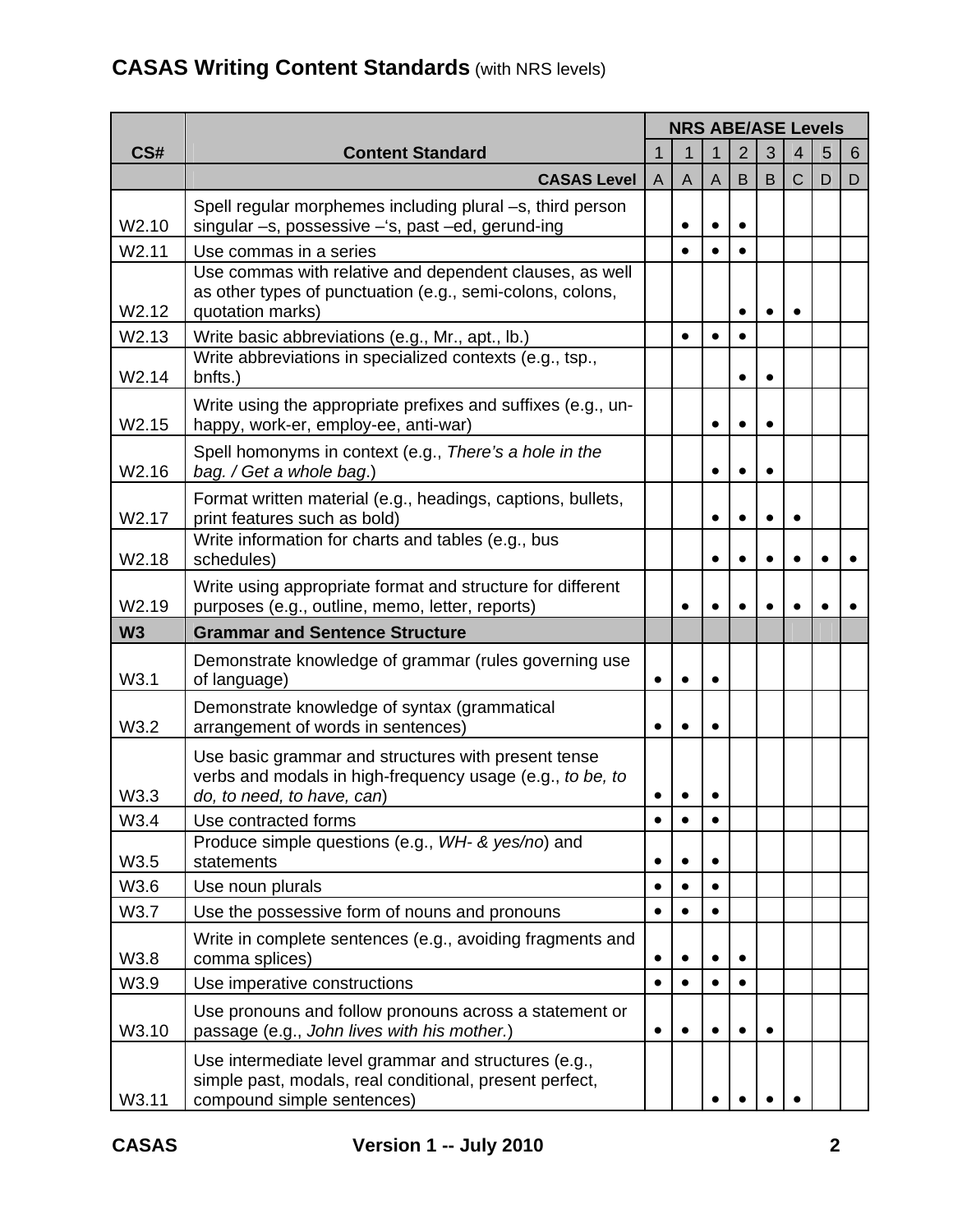|                  |                                                                                                                                                                                                                                                                                                                    | <b>NRS ABE/ASE Levels</b> |                |                |                |   |             |   |   |
|------------------|--------------------------------------------------------------------------------------------------------------------------------------------------------------------------------------------------------------------------------------------------------------------------------------------------------------------|---------------------------|----------------|----------------|----------------|---|-------------|---|---|
| CS#              | <b>Content Standard</b>                                                                                                                                                                                                                                                                                            | $\mathbf{1}$              |                |                | $\overline{2}$ | 3 | 4           | 5 | 6 |
|                  | <b>CASAS Level</b>                                                                                                                                                                                                                                                                                                 | A                         | $\overline{A}$ | $\overline{A}$ | B              | B | $\mathsf C$ | D | D |
| W3.12            | Use comparative forms of adjectives (e.g., faster, fastest)                                                                                                                                                                                                                                                        |                           |                |                |                |   |             |   |   |
| W3.13            | Use comparative forms of adverbs (e.g., more quickly, the<br>most quickly)                                                                                                                                                                                                                                         |                           |                |                | $\bullet$      |   |             |   |   |
| W3.14            | Use signal words and cohesive devices that give clues to<br>organization and content of message related to time,<br>sequence, comparison, contrast, reason, choice, place,<br>condition, cause-and-effect, purpose (e.g., first, then,<br>however, it's important that, well, anyway, that being said,<br>$etc.$ ) |                           |                |                |                |   |             |   |   |
| W3.15            | Use advanced grammar and structures (e.g., complex<br>tenses, all conditionals (real and unreal), passive voice,<br>reported speech, compound/complex sentences)                                                                                                                                                   |                           |                |                |                |   |             |   |   |
| <b>W4</b>        | <b>Vocabulary/Word Choice</b>                                                                                                                                                                                                                                                                                      |                           |                |                |                |   |             |   |   |
| W4.1             | Use common basic vocabulary (e.g., the, is, here)                                                                                                                                                                                                                                                                  |                           |                |                |                |   |             |   |   |
| W4.2             | Use simple words and phrases from familiar contexts<br>(e.g., boy, girl, man, woman, at home, at work)                                                                                                                                                                                                             |                           |                |                |                |   |             |   |   |
| W4.3             | Use common high-frequency words and phrases in<br>everyday contexts (e.g., signs, ads, labels, simple<br>descriptions)                                                                                                                                                                                             | $\bullet$                 |                |                |                |   |             |   |   |
| W4.4             | Use simple words, phrases, and idioms drawn from<br>functional life skill topics (e.g., shopping, housing, health,<br>transportation, employment)                                                                                                                                                                  | $\bullet$                 |                |                |                |   |             |   |   |
| W4.5             | Use specialized vocabulary (e.g., consumer, work, field of<br>interest)                                                                                                                                                                                                                                            |                           |                |                | $\bullet$      |   |             |   |   |
| W4.6             | Use common prefixes and suffixes to add meaning to<br>words (e.g., un-happy, work-er)                                                                                                                                                                                                                              |                           |                |                | $\bullet$      |   |             |   |   |
| W4.7             | Use words that are appropriate for informal (colloquial,<br>slang) written discourse vs. formal written discourse                                                                                                                                                                                                  |                           |                |                |                |   |             |   |   |
| W4.8             | Use precise and appropriate vocabulary to convey<br>intended meaning                                                                                                                                                                                                                                               |                           |                |                | $\bullet$      |   |             |   |   |
| W4.9             | Use idioms and collocations appropriately                                                                                                                                                                                                                                                                          |                           |                |                | $\bullet$      |   |             |   |   |
| W4.10            | Use a wide range of vocabulary such as synonyms (e.g.,<br>doctor vs. physician), antonyms (e.g., concern vs.<br>indifference), precise terminology (e.g., home vs.<br>condominium), phrasal verbs and idioms (e.g., to be late<br>vs. running behind schedule) on a variety of topics                              |                           |                |                |                |   |             |   |   |
| W <sub>5</sub>   | Organization                                                                                                                                                                                                                                                                                                       |                           |                |                |                |   |             |   |   |
| W <sub>5.1</sub> | Plan writing by brainstorming and/or using graphic<br>organizers                                                                                                                                                                                                                                                   |                           |                |                | $\bullet$      |   |             |   |   |
| W5.2             | Present information in a logical sequence                                                                                                                                                                                                                                                                          |                           |                |                |                |   |             |   |   |
| W5.3             | Write related sentences to form a cohesive paragraph                                                                                                                                                                                                                                                               |                           |                |                |                |   |             |   |   |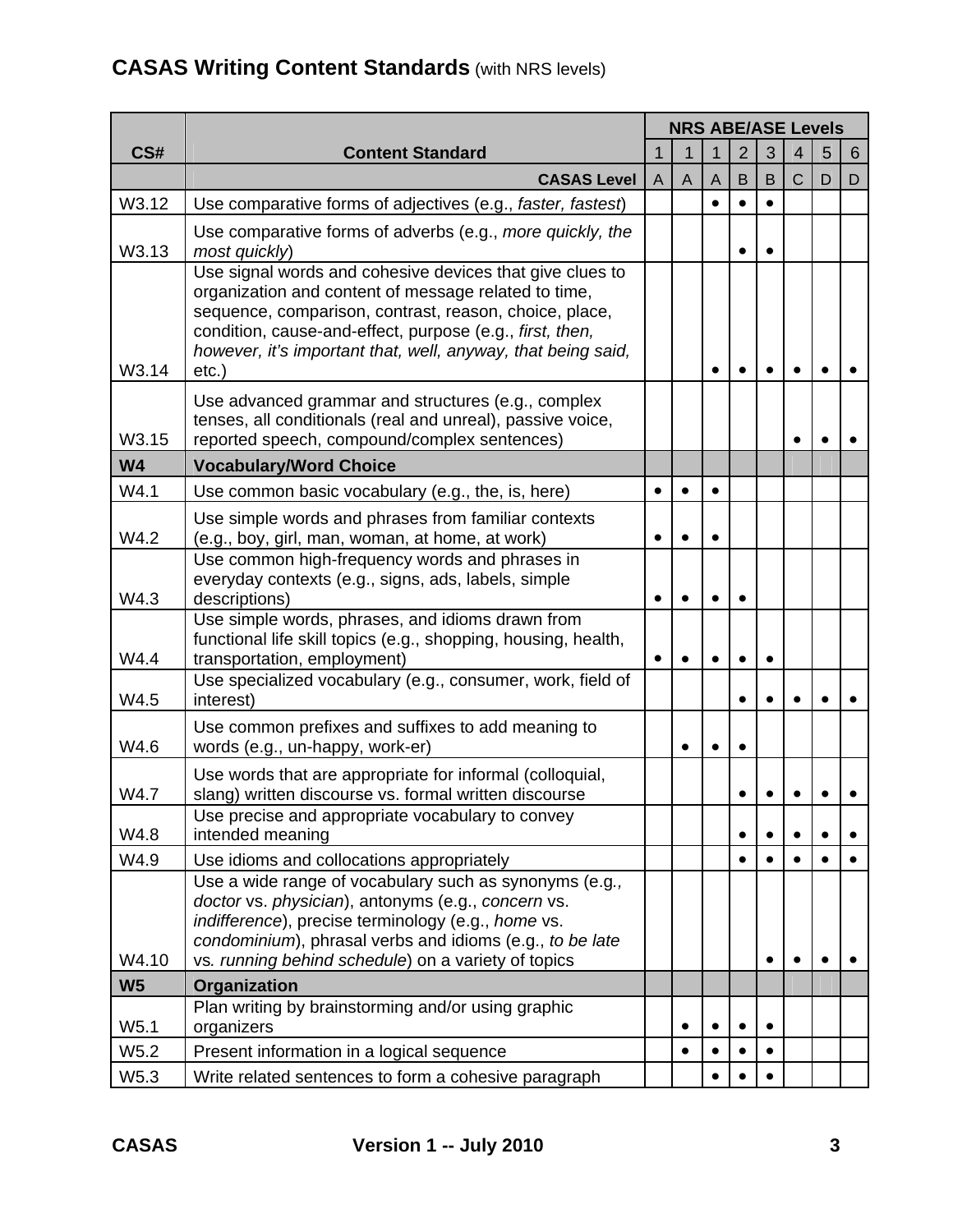|                  |                                                                                                                                                                         | <b>NRS ABE/ASE Levels</b> |                |                |                |           |                |           |   |  |
|------------------|-------------------------------------------------------------------------------------------------------------------------------------------------------------------------|---------------------------|----------------|----------------|----------------|-----------|----------------|-----------|---|--|
| CS#              | <b>Content Standard</b>                                                                                                                                                 |                           |                |                | $\overline{2}$ | 3         | $\overline{4}$ | 5         | 6 |  |
|                  | <b>CASAS Level</b>                                                                                                                                                      | $\mathsf{A}$              | $\overline{A}$ | $\overline{A}$ | B              | B         | $\mathsf C$    | D         | D |  |
| W <sub>5.4</sub> | Write and make connections between related information<br>across different sections of a text                                                                           |                           |                |                |                |           |                |           |   |  |
| W <sub>5.5</sub> | Use signal words as clues to the organization and content<br>of a text (e.g., first then; however; it's important that)                                                 |                           |                | $\bullet$      | $\bullet$      |           |                |           |   |  |
| W5.6             | Organize text in paragraphs with clear beginning, middle<br>and end                                                                                                     |                           |                |                |                |           |                |           |   |  |
| W <sub>5.7</sub> | Use an appropriate organizational structure which unifies<br>relevant main ideas                                                                                        |                           |                |                | $\bullet$      |           |                |           |   |  |
| W5.8             | Organize and summarize information using a variety of<br>organizational patterns: list, sequence, comparison,<br>contrast, classification, cause and effect             |                           |                |                | $\bullet$      |           |                |           |   |  |
| W5.9             | Synthesize information using a variety of organizational<br>patterns: sequence, comparison, contrast, classification,<br>cause and effect, chronology, hierarchy, topic |                           |                |                |                |           |                |           |   |  |
| W <sub>6</sub>   | <b>Content</b>                                                                                                                                                          |                           |                |                |                |           |                |           |   |  |
| W6.1             | Write simple sentences that contain familiar vocabulary                                                                                                                 | $\bullet$                 |                |                |                |           |                |           |   |  |
| W6.2             | Take into account the context, audience, and purpose of<br>writing (e.g., reader's perspective, cultural influences,<br>social norms, etc).                             |                           |                |                |                |           |                |           |   |  |
| W6.3             | Write the main idea of a simple paragraph                                                                                                                               |                           |                | $\bullet$      |                |           |                |           |   |  |
| W6.4             | Write the main idea of a multi-paragraph text                                                                                                                           |                           |                |                |                |           | $\bullet$      |           |   |  |
| W6.5             | Write the sequence of events in a simple narrative                                                                                                                      |                           | $\bullet$      | $\bullet$      |                |           |                |           |   |  |
| W6.6             | Write the sequence of events in a complex narrative                                                                                                                     |                           |                |                |                |           | $\bullet$      |           |   |  |
| W6.7             | Write simple texts on familiar topics (e.g., short narratives,<br>basic consumer materials)                                                                             |                           |                |                |                |           |                |           |   |  |
| W6.8             | Use details that elaborate on main ideas: examples,<br>descriptions, personal experiences                                                                               |                           |                |                |                |           |                |           |   |  |
| W6.9             | Use a range of different styles of writing for different<br>purposes                                                                                                    |                           |                | $\bullet$      | $\bullet$      |           |                | $\bullet$ |   |  |
| W6.10            | Use appropriate terms of address                                                                                                                                        |                           |                |                |                |           |                | $\bullet$ |   |  |
| W6.11            | Draft, review and revise a text                                                                                                                                         |                           |                |                | $\bullet$      |           |                | ٠         |   |  |
| W6.12            | Proof-read, revise for accuracy and meaning                                                                                                                             |                           |                |                | $\bullet$      |           |                |           |   |  |
| W6.13            | Write supporting points or details for a statement, position<br>or argument on a familiar topic                                                                         |                           |                |                |                |           | $\bullet$      | $\bullet$ |   |  |
| W6.14            | Present information and ideas concisely, logically and<br>persuasively                                                                                                  |                           |                |                |                |           |                | $\bullet$ |   |  |
| W6.15            | Use appropriate tone                                                                                                                                                    |                           |                |                |                |           |                |           |   |  |
| W6.16            | Convey humor, jokes, irony                                                                                                                                              |                           |                |                |                | $\bullet$ | $\bullet$      | $\bullet$ |   |  |
| W6.17            | Identify and apply strategies used to influence audiences<br>(e.g. pathos, logos, ethos)                                                                                |                           |                |                |                |           |                |           |   |  |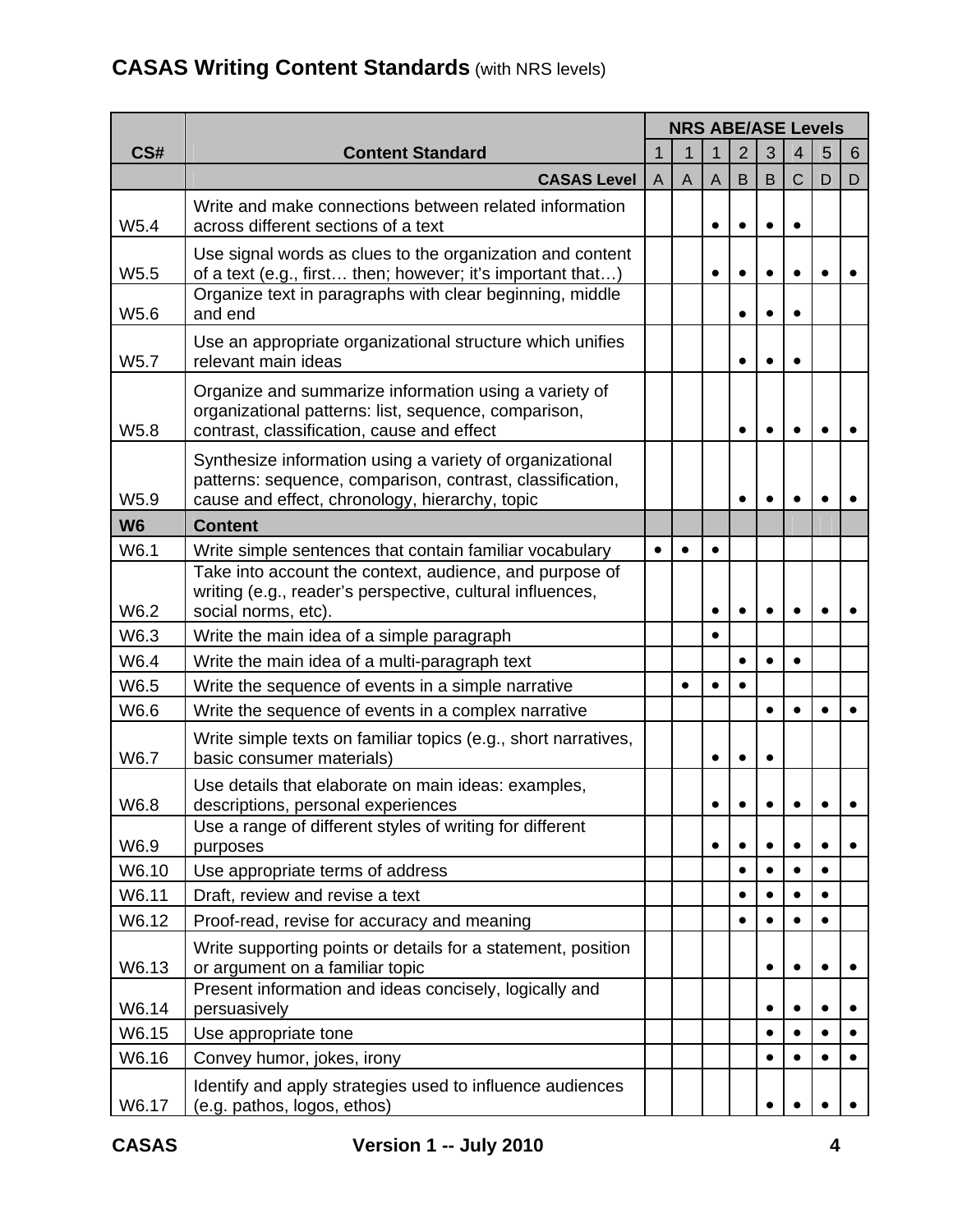#### **CS# Content Standard NRS ABE/ASE Levels**  1 | 1 | 1 | 2 | 3 | 4 | 5 | 6 **CASAS Level**  $A \mid A \mid B \mid B \mid C \mid D \mid D$ **W7 Writing for Varied Purposes**  W7.1 Complete simple forms W7.2 Complete complex forms (e.g., rental, insurance, pay statements) and the statements of the statements of the statements of the statements of the statements of the statements of the statements of the statements of the statements of the statements of the statements of the stat W7.3 Write simple instructions and the state of the state of the state of the state of the state of the state of the state of the state of the state of the state of the state of the state of the state of the state of the s W7.4 Write detailed instructions (e.g., workplace procedures, operating instructions, consumer materials) W7.5 Write moderately complex texts (e.g., general informational materials, common workplace materials)  $\|\cdot\|$  | | | | | | | | W7.6 Write complex texts (e.g., newspaper and magazine articles, technical materials, research reports) W7.7 Write explanations (e.g., reference information)  $\|\cdot\| \cdot |\cdot| \cdot |\cdot| \cdot$ W7.8 Write short functional texts (e.g., formal / informal letters, postcards, e-mail, notices) W7.9 Write factual recounts (e.g., news reports, eye-witness accounts) W7.10 Write informational materials (e.g., brochures, advertisements) and the set of the set of the set of the set of the set of the set of the set of the set of the W7.11 Write lists (e.g. to-do, action plans) W7.12 Write personal recounts (e.g., oral anecdotes, diary entries) W7.13 Create media messages with visual support (e.g., blogs, web pages) and the set of the set of the set of the set of the set of the set of the set of the set of the set of the set of the set of the set of the set of the set of the set of the set of the set of the set of the set o W7.14 Use media techniques to achieve a variety of purposes: special effects, music, use of language (e.g., powerpoint slides, video presentations) and the state of the state of the state of the state of the state of the state of the state of the state of the state of the state of the state of the state of the state of the state of the sta **W8 Academic-oriented Skills**  W8.1 Paraphrase information W8.2 Summarize a text W8.3 Write critically with evidence to put forth arguments to anticipate and address reader concerns and counterclaims (e.g., appeal to reason, to authority, to pathos and emotion) and the set of the set of the set of the set of the set of the set of the set of the set o W8.4 Generate relevant research questions W8.5 Prepare a bibliography of reference materials for a report using a variety of consumer, workplace, and public documents and the set of the set of the set of the set of the set of the set of the set of the set of the set o W8.6 Extend ideas presented in primary or secondary sources through original analysis, evaluation, and elaboration